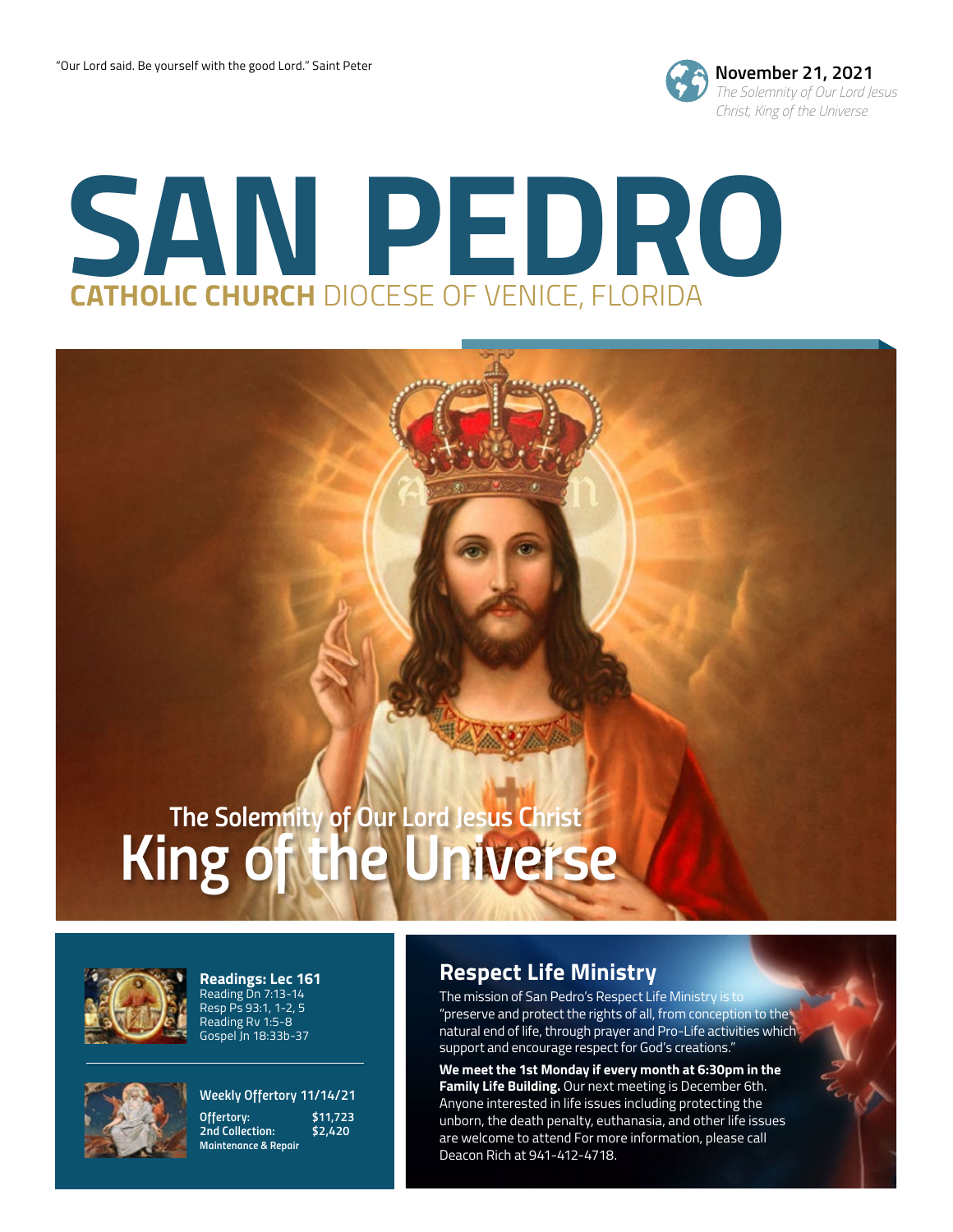

|                         |                                                                                                  |     | Mon, Nov 22nd 8:30am Mimi & Maurice Lemelin 37th Anniv                                                                                                                                   |                                                                                                                                |
|-------------------------|--------------------------------------------------------------------------------------------------|-----|------------------------------------------------------------------------------------------------------------------------------------------------------------------------------------------|--------------------------------------------------------------------------------------------------------------------------------|
|                         |                                                                                                  |     | Tues, Nov 23rd 8:30am Tom & Terry Quink 61st Anniv                                                                                                                                       |                                                                                                                                |
| $\sum\limits_{i=1}^{N}$ |                                                                                                  |     | Wed, Nov 24th 8:30am Bob & Mary Ann Krebs +<br>Ralph LaMothe 2nd Mem Anniv +<br>John Hastings +                                                                                          | <b>SCHEDULE</b><br>Daily Rosary (Mon-Sat) 8:00am<br>Daily Liturgy (Mon-Sat) 8:30 am                                            |
|                         |                                                                                                  |     | Thur, Nov 25th 9:00am Frank Paterno +                                                                                                                                                    | <b>Sacrament of Reconciliation</b>                                                                                             |
|                         | Fri, Nov 26th                                                                                    |     | 8:30am Novena Mass for Life                                                                                                                                                              | Saturdays 2:00 pm                                                                                                              |
|                         | Sat, Nov 27th                                                                                    | 4pm | 8:30am Matthew Brereton +<br>Mr. & Mrs. Odillon Maillet +                                                                                                                                | <b>Weekend Mass Schedule</b><br>Saturday Vigil 4:00pm<br>Sunday 7:30   9:00   10:45am<br>Rosary in the Grotto after 10:45 Mass |
|                         | Sun, Nov 28th                                                                                    |     | 7:30am Dolores King +<br>Tonia Brown +<br>Dr. Charles P. Handel +                                                                                                                        | Holy Day Masses 7:30 & 9am, 7pm                                                                                                |
| $\geq$                  |                                                                                                  | 9am | <b>People of the Parish</b><br>10:45am David Price +                                                                                                                                     |                                                                                                                                |
|                         |                                                                                                  |     |                                                                                                                                                                                          |                                                                                                                                |
|                         |                                                                                                  |     | San Pedro Catholic Church                                                                                                                                                                |                                                                                                                                |
|                         |                                                                                                  |     | The Key to the Future                                                                                                                                                                    |                                                                                                                                |
|                         |                                                                                                  |     | contrast to some larger area churches, San Pedro stands out as an uncrowded, warm, and friendly pa<br>oviding a more intimate worship environment. Our pastor is Reverend Patrick Organ. |                                                                                                                                |
|                         |                                                                                                  |     | Fr. Patrick Organ Pastor                                                                                                                                                                 | Jeanne Frisbie Receptionist                                                                                                    |
|                         | BINGO IS <b>A BLAST!</b>                                                                         |     | Fr. Leszek Trojanowski Parochial Vicar<br>Rev. Tom Caliguire Deacon                                                                                                                      | <b>Cindy Crane Bookkeeper</b><br>E: cindy.crane@sanpedrocc.org                                                                 |
|                         | Holy Name Society is having<br>BINGO at the Activity Center on<br>Fridays. Doors open at 4:30pm. |     | <b>Rev. Richard Frohmiller Deacon</b><br><b>Paul Vizzone Business Manager</b><br>E: paul.vizzone@sanpedrocc.org<br>P: 732-608-3175 or 941-426-2500                                       | <b>Damian Hanley Communications</b><br>E: damianpatrick@gmail.com<br>P: 239-989-3383                                           |
|                         |                                                                                                  |     |                                                                                                                                                                                          |                                                                                                                                |

# San Pedro Catholic Church... **The Key to the Future.**

In contrast to some larger area churches, San Pedro stands out as an uncrowded, warm, and friendly parish providing a more intimate worship environment. **Our pastor is Reverend Patrick Organ.** 

## BINGO IS A BLAST!



**Anne McKeon** Dir of Religious Education **E: faithformation@sanpedrocc.org P: 941-426-2893**

**Ed Houde** Director of Maintenance **Maria Brennan** Maintenance

**Patricia Zaccaro, LPN** Parish Nurse **E: nurse@sanpedrocc.org P: 941-423-7139 (confidential line)**

**Daphne Johnson** Admin Assistant **E: daphne.johnson@sanpedrocc.org** **Ron Sadowski** Director of Ushers **P: 941 416-5559**

**Location & Mailing Address** 14380 Tamiami Trail North Port, Florida 34287

**Office Hours:** Mon-Fri | 8am-4pm **Website:** www.sanpedrocc.org

**Phone:** (941) 426-2500 **Fax:** (941) 423-8710 **Prayer Line:** (941) 240-5419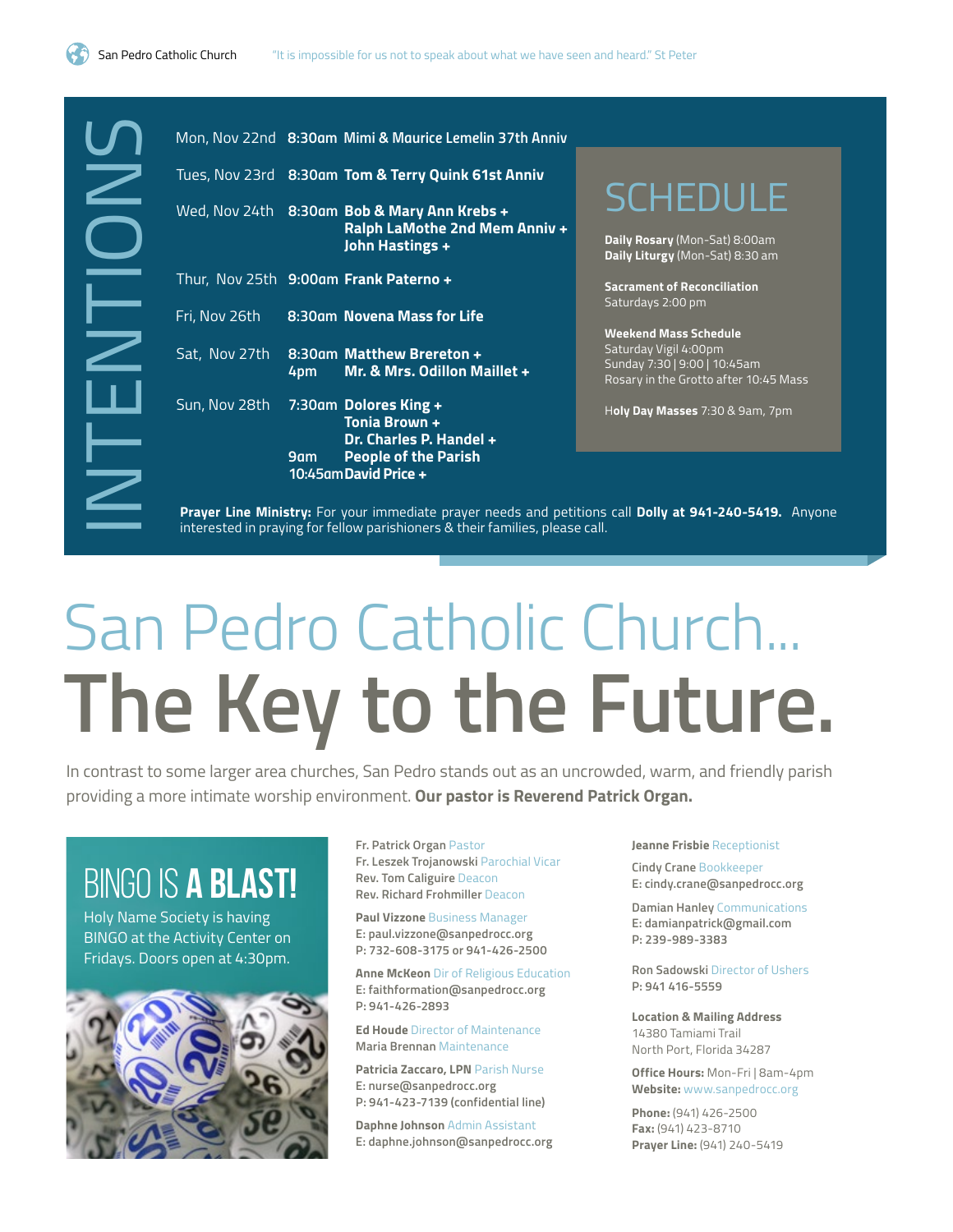# *Celebrating the Feast of Christ the King* John 18:33-37

*Established in the 20th century — this feast is designed to give special recognition to the dominion Christ our Lord has over all aspects of our lives. But why and how did it come about?*



#### **Ask Yourself**

How often do I ask Jesus to help me know his kingdom; to see the world as he sees it?

**The pope instructed the faithful to use this annual celebration as a time to consecrate themselves, or renew their consecration to, the Sacred Heart of Jesus**, explicitly tying the celebration to devotion to the Sacred Heart and to the living Christ in the Eucharist. He also called for Catholics to make reparations for the widespread atheism being practiced in many countries.

In 1969, Pope Paul VI took several steps to enhance the witness of the feast day. To emphasize Christ's universal reign, he changed the name of the celebration to the feast of "Our Lord Jesus Christ, King of All" ( Domini Nostri Iesu Christi universorum Regis ) He also changed the date to the last Sunday in the liturgical year, emphasizing even more strongly the connection between Christ's kingship and His second advent (coming) to judge the world. In addition, the pope raised the feast to the highest rank of celebration on the Church calendar, that of a "solemnity."

Today, peace still eludes us; social, political and economic orders are shaking; and the nations continue in many ways to reject the light of the Gospel. We can be grateful,

then, for the chance to celebrate each year the Solemnity of Christ the King for the world needs now, more than ever, our witness to His rule over all things.

#### **ON THE KINGSHIP OF CHRIST**

The rebellion of individuals and states against the authority of Christ has produced deplorable consequences … the seeds of discord sown far and wide; those bitter enmities and rivalries between nations, which still hinder much the cause of peace; that insatiable greed which is so often hidden under a pretense of public spirit and patriotism, and gives rise to so many private quarrels; a blind and immoderate selfishness, making men seek nothing but their own comfort and advantage, and measure everything by these; no peace in the home, because men have forgotten or neglect their duty; the unity and stability of the family undermined; society, in a word, shaken to its foundations and on the way to ruin. We firmly hope, however, that the feast of the Kingship of Christ, which in the future will be yearly observed, may hasten the return of society to our loving Savior.

#### *—Pope Pius XI, encyclical Quas Primas , no. 24*

# **Something to** Think About

Doing little things with a strong

Success is measured not so much by the position that one has reached in life, as by the obstacles which he has overcome while trying to succeed. –Booker T.

Washington.

Throw away all ambition beyond that of doing the day's work well. The travelers on the road to success



live in the present, heedless of taking thought for tomorrow. Live neither in the past nor the future but let each day's work absorb your entire energies and satisfy your wildest ambition. – William Osler

Even the woodpecker owes his success to the fact that he uses his head and keeps pecking away until he finishes the job he starts. –Coleman Cox Beautiful thoughts hardly bring us to God until they are acted upon. No one can have a true idea of right until he does it. –William R. Inge

## A Joke

Betty came home from religious class all excited and told her mother that God made the whole world with just his left hand.

Mother asked Betty, "Why do you say that God made the world with just his left hand?"

"He had to," Betty answered, "Because the Bible tells us that Jesus sat on the right hand of his father."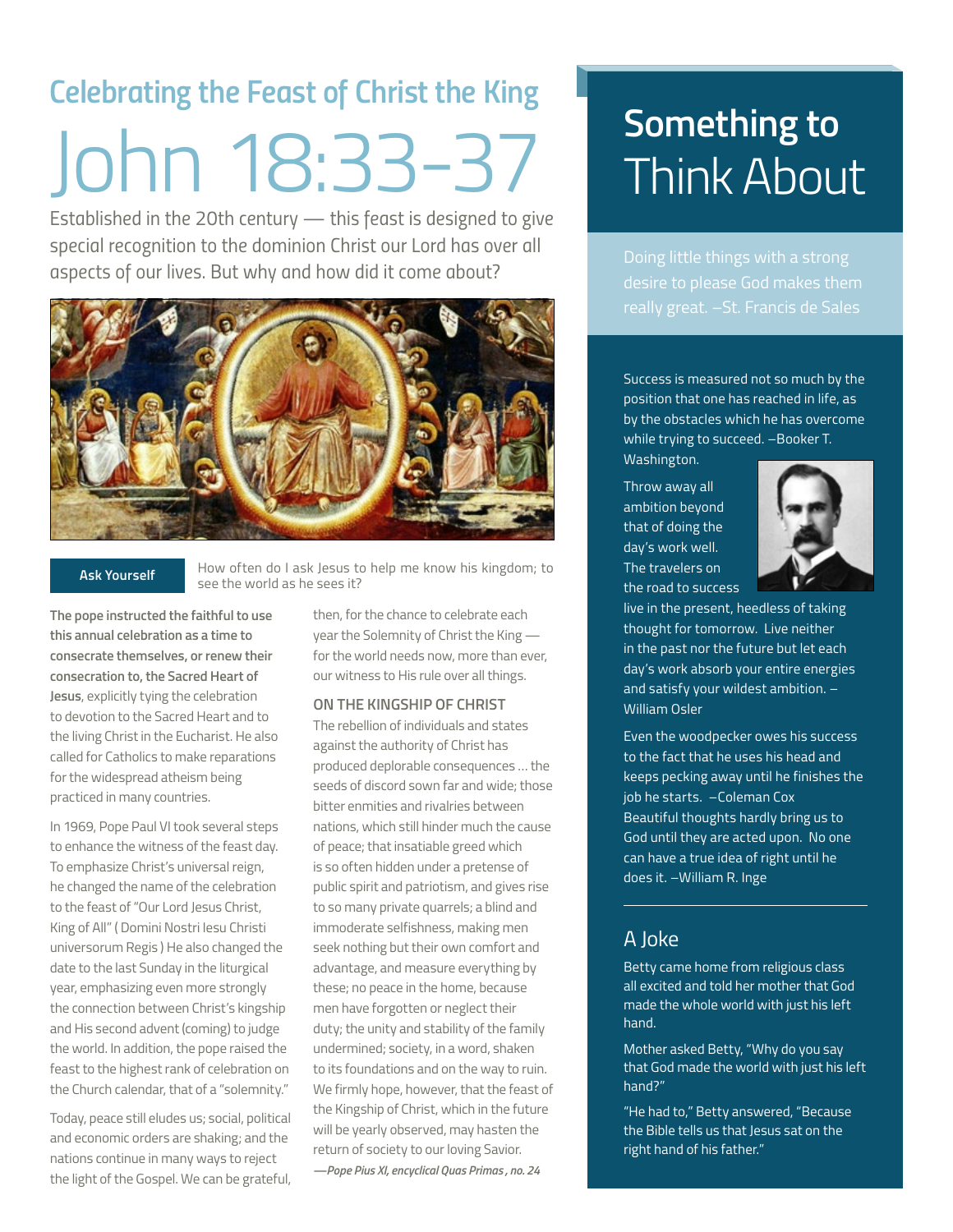# **Offering** a Mass

Offering Mass for a particular Intention is a long-standing tradition in the Catholic Church. A Mass offered to someone is for them to receive special graces. Masses are said for the souls in purgatory, in remembrance of someone deceased, or to honor the birthday or special anniversary for someone. If you'd like a Mass, please stop by or call the Parish Office at 941-426-2500 for available dates and times.



- Our office can also make arrangements with the Oblate Fathers for a perpetual Mass. For both, we will provide keepsake cards for you to send to whomever you choose.
- The stipend or offering signifies the sacrificial nature of giving something of yourself to associate more intimately with Christ who offers himself in the Eucharist.

A stipend for a Mass Intention can range from \$10-\$20 per request. Contact the Parish Office to request.

Please pray for the recently deceased: **Eileen Tangen**

# **A Message from**  Bishop J. Dewane

*We have \$60,000 left to go on our CFA Goal. The CFA proclaims Christ's Mission not only in word but also in concrete action.* 



If you are interested in giving one time, or setting up recurring pay-**Give to the CFA** Figure 10 M are interested in giving one time, or setting up recurring<br>ments, please contact the Parish Office at your convenience.

Dear Brothers & Sisters in Christ,

May this upcoming Advent Season be for you and your family a time filled with prayer and hope as we anticipate the coming of Jesus Christ, Our Lord and Savior. In Scripture, the faithful are reminded, "Be generous and you will be prosperous. Help others and you will be helped" (Proverbs 11:25). The Catholic Faith Appeal is an opportunity for parishioners to be charitable by aiding and assisting the homeless; the youth in religious education; the expectant mother; the student of our Catholic schools; the individual or family seeking a relationship with Jesus Christ; the senior needing affordable housing or medicine, and many more.

Thank you for accepting my invitation to contribute to the 2021 Catholic Faith Appeal. Your donation not only sustains the many diverse programs and ministries in our parishes, but also assists those in dire need.

Please accept my sincere gratitude for your kind gift to help our brothers and sisters in need. Be assured of my prayers for you and your loved ones during this season of Thanksgiving when we give thanks for all our Lord has given us. Have a blessed Advent Season.

Sincerely yours in Christ,

<sup>+</sup>Frank J. Dewane Bishop of the Diocese of Venice in Florida



## **Attention all Altar Servers!**

There will be a meeting on **Saturday, Dec 4th at 10am in the Religious Ed Center.** All servers and those who would like to be servers are to attend. Parents are invited also.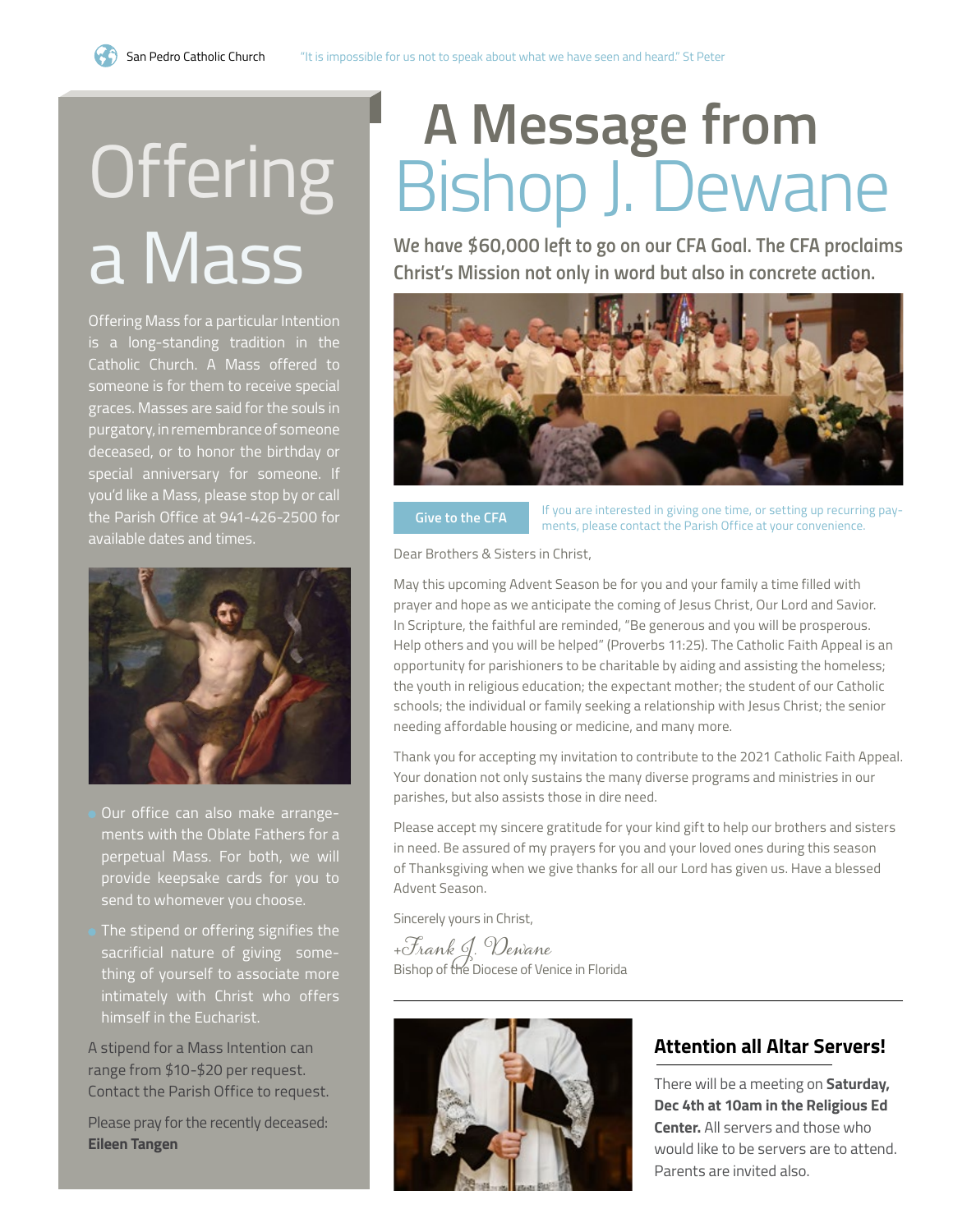# altar flowers, BREAD & WII

Flowers are used during weekend Masses and remain present for daily Mass. They're a way to bring joy to others while remember a loved one. The suggested offering is \$50.

Arrangements for the dedication of Altar Bread, Wine and Flowers are made by calling or stopping by the office Monday thru Friday, 9am-2pm.



#### **The gratitude goes to...**

Altar Bread and Wine for November is **In Loving Memory of Chester Blais by Roberta Blais**

The Altar Flowers were donated: **Family Intentions by Betram & Anna Marie Twaits**



# Join our National Night of Prayer for Life

**Uniting the Feast of the Immaculate Conception with the Feast of St. Juan Diego**

**Please join Deacon Rich in our chapel, 9 PM Dec. 8th (Wednesday) to 1 AM Dec. 9th (Thursday).** The National Night of Prayer for Life bridges the Feast of the Immaculate Conception and Our Lady of Guadalupe, patroness of the Americas and the unborn, first appearing to St. Juan Diego. These two feasts honor Our Blessed Mother and prays through Her intercession for the establishment of a Culture of Life, protection for the Church from persecution and asks Our Lord to REVIVE OUR LAND. All are invited to participate! Come for any part of it or come for all of it! If we ever needed these prayers, we need them now!

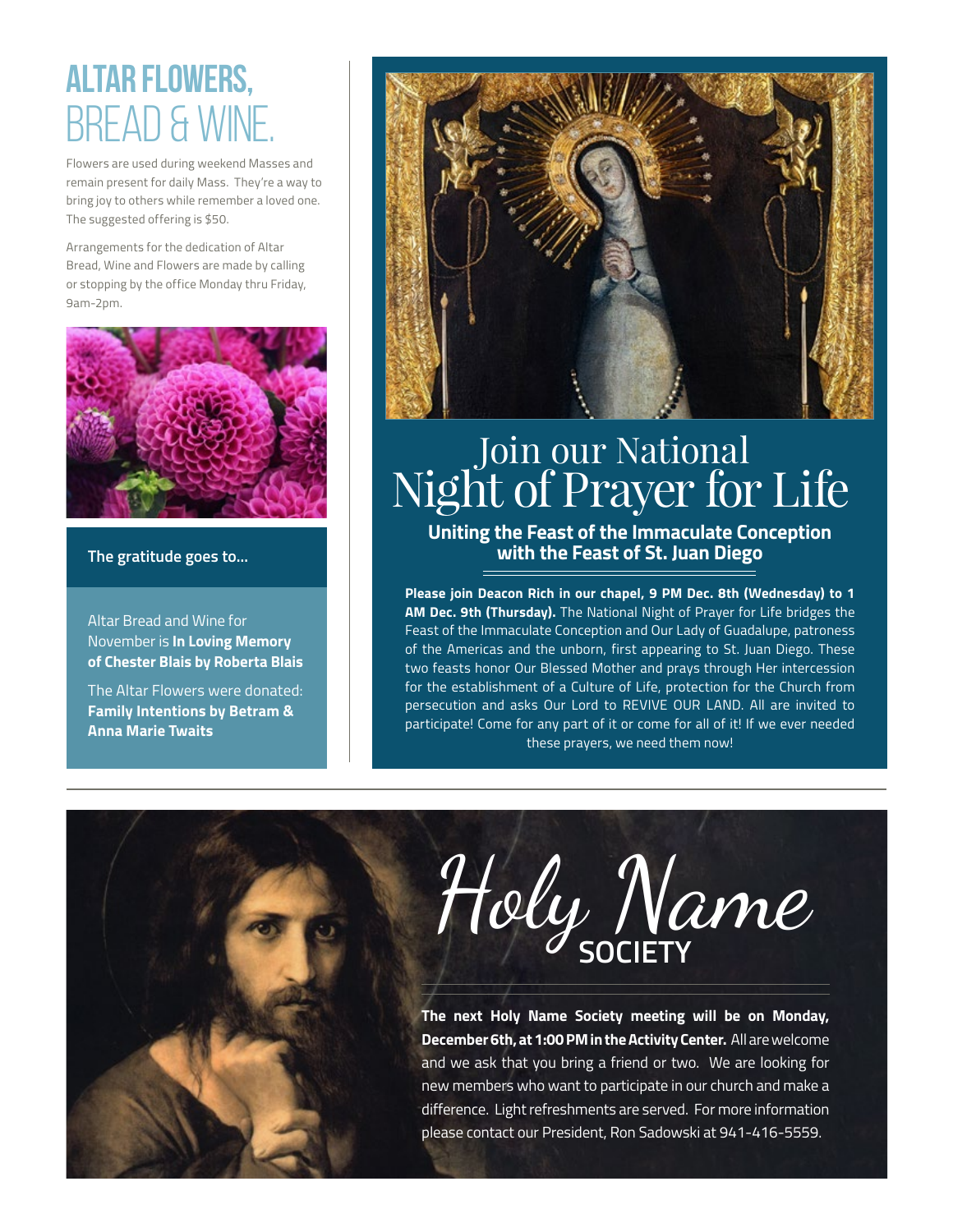# Arimathean **Ministry**

*Our Arimatheans kindle the Parish spirit of community by their presence at funerals, and respect toward the family of the deceased in this final tribute. To learn more, contact Judith Ribarick at 941-426-7976. We'd love for you to join us.*



# THE HOLY NAME SOCIETY  **IS PROUD TO ANNOUNCE A** Casino Bus Trip

The Holy Name Society is proud to announce a **Casino Bus Trip (\$25.00) to the Seminole Casino Hotel in Immokalee.** The trip will take place November 22nd and we will leave the parking lot at 8:00am. For questions or to make a reservation, contact **Ron Sadowski President of the Holy Name Society at 941-416-5559.** Space is limited. Reserve your spot today.

## **AN INVITATION** Pilgrim Virgin of Fatima

Please call (941) 876-3826 for visits. We are more than happy to deliver **Contact Ania**<br>and instruct you on how to fulfill this wonderful honor.

**We have had the this statue of Our Lady of Fatima in our Church since 2010 and she has been with many Parish families.** The Pilgrim Virgin's mission is to spread the devotion to the Holy Rosary. When a person invites Her for a week or 2 week stay at the home, the rosary has to be said each day until Our Lady is taken to another home.

Invite Our Lady of Fatima Pilgrim to visit you and your family for 1 week. Pray the rosary with your friends and family daily as long as Our Lady stays with you. Hopefully daily family prayer will continue and bless you and your loved ones after this special visit. You will be blessed during this process. Please call (941) 876-3826 for visits.